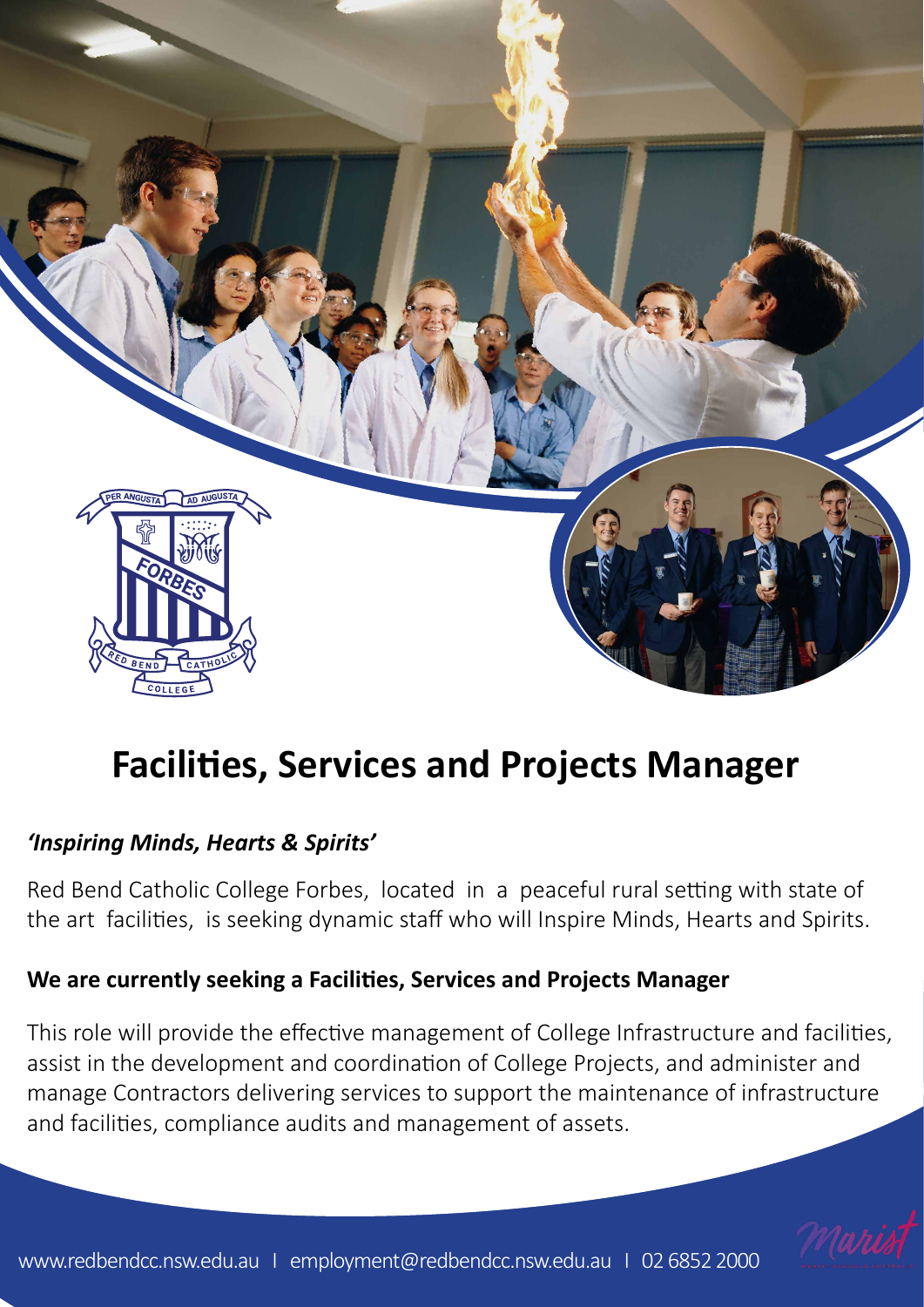#### **How to apply**

Applicants should forward a written application addressing the selection criteria, accompanied by a personal and professional resume, giving details of background and experience.

Applicants must complete the attached application form and return this with their application, including any relevant documentation.

Please apply by email to **employmen[t@redbendcc.nsw.edu.au](mailto:principal@redbendcc.nsw.edu.au)**

#### **Applications close Friday 24 June 2022.**

#### **Selection Criteria**

#### **Essential**

- Demonstrated willingness to support the Marist-Mercy traditions of the College.
- Previous experience in a similar role
- Project management and / or trade or tertiary qualifications in a relevant field
- Proven ability to manage projects and / or facilities
- Ability to communicate with internal and external stakeholders
- Ability to work independently and in a team environment
- Computer skills in office applications
- Current First Aid Certificate
- Driver's Licence
- Working with Children Check will be required for the preferred candidate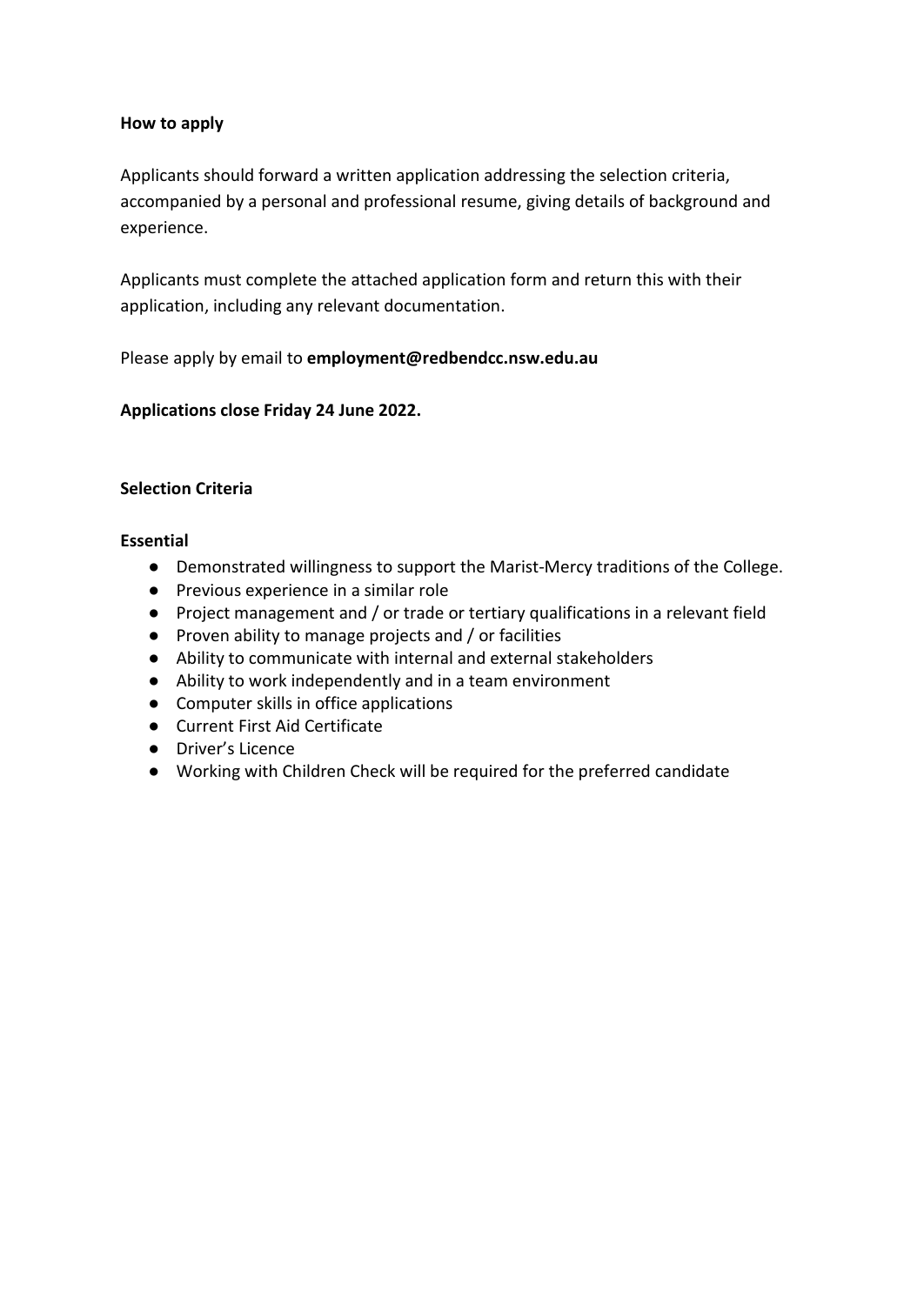## **Facilities, Services and Projects Manager – POSITION DESCRIPTION**

| <b>Position Title:</b>       | Facilities, Services and Projects Manager                  |
|------------------------------|------------------------------------------------------------|
| Reports to:                  | Principal through Business Manager                         |
| Location:                    | Red Bend Catholic College                                  |
|                              | College Road, Forbes                                       |
| <b>Enterprise Agreement:</b> | NSW Catholic Independent Schools (Support Staff – Model C) |
|                              | Multi-Enterprise Agreement 2020                            |

#### **ROLE DESCRIPTION**

The role of the Facilities, Services and Projects Manager is to provide the effective management of College Infrastructure and facilities, to assist in the development and coordination of College Projects, as well as administer and manage Contractors delivering services to support the maintenance of infrastructure and facilities, compliance audits and management of assets.

College Infrastructure is defined as: buildings, systems, services (electrical, mechanical, sewerage, water, air conditioning and environmental sustainability)

#### **ACCOUNTABILITY**

This position reports directly to the Principal, through the Business Manager

#### **ROLE EXPECTATIONS**

#### **Spiritual**

Contributes to the development of the College as a faith community by:

- Encouraging and supporting the Catholic and Marist identity of the College;
- Giving personal witness to Catholic and Marist values;
- Participating in the liturgical and celebratory life of the College;
- Wholeheartedly supporting the Mission of the College;
- Modelling Gospel values of justice, reconciliation and hope;
- Ensuring the College policy and practice nurtures respect for difference in all its forms.

#### **Professional Development**

- Develop knowledge through professional reading, communications with colleagues in similar roles at other institutions and attendance at approved professional development activities.
- Upgrading formal professional qualifications where necessary or appropriate.
- Show initiative in researching ideas and concepts that may benefit the College.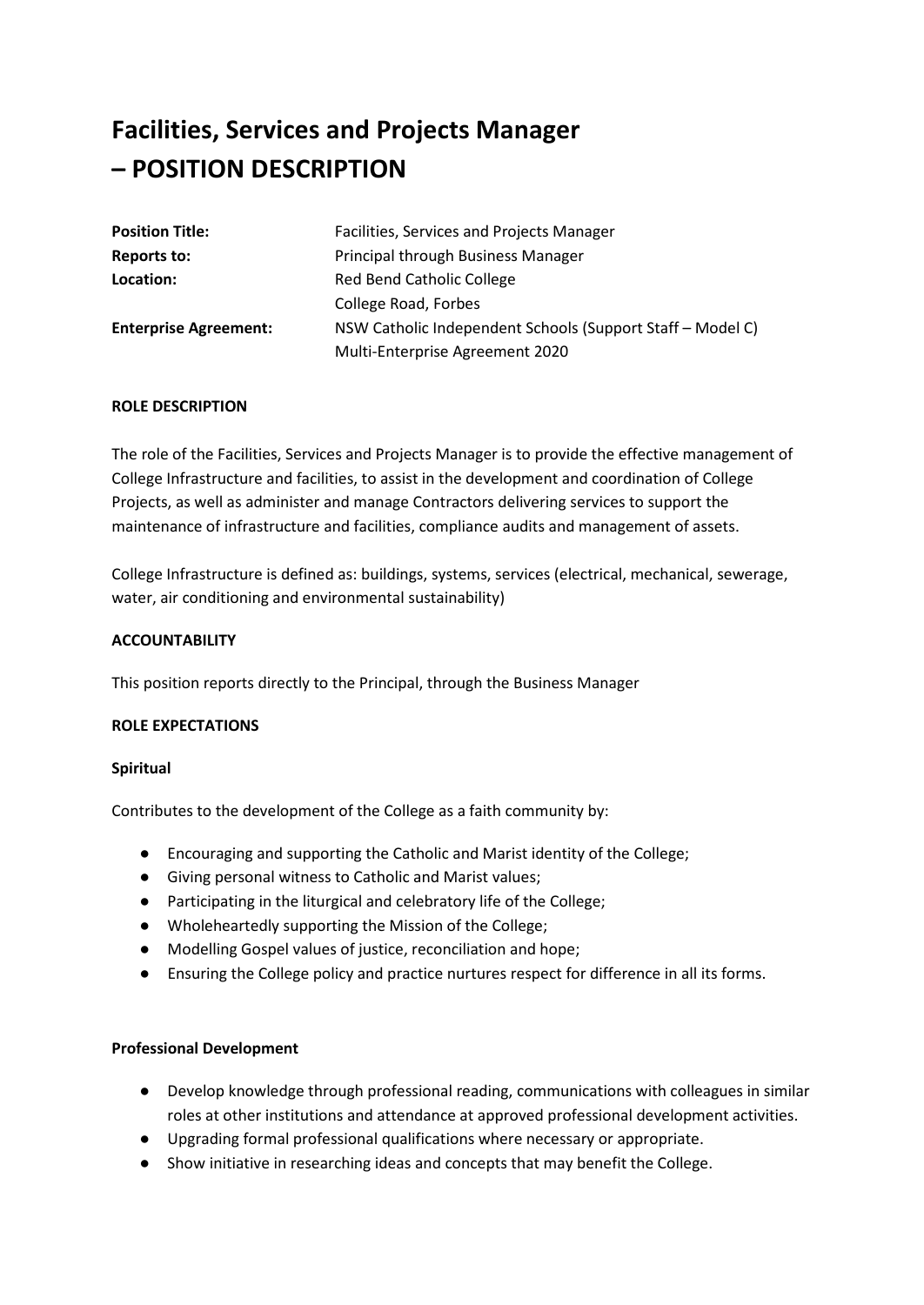#### **ROLE DUTIES**

#### **Administration Duties and Responsibilities:**

- Receive Instruction from the Principal, Deputy Principal and Business Manager.
- Be team focused and communicate effectively and professionally with all staff, as well as members of the wider community.
- Attend Operations and Maintenance meetings.
- Maintain strict confidentiality.
- Dress in a professional manner that fits within the guidelines of the Staff Dress Code and WHS requirements of the College.
- Be available to assist with out of hours work where required.
- Adhere to all documented workplace policies and procedures.

#### **Supervisor Duties and Responsibilities:**

- Implement and track asset maintenance and purchases.
- In consultation with the Publicity Officer, coordinate the services support to internal and external events and activities as requested.
- Ensure staff follow compliance with Building regulations, Work, Health and Safety Regulations, Safe School Standards and other relevant legislation and policies.
- Manage the College Waste Management Contract ensuring this contact is executed to the highest standard.
- Manage the College Laundry Equipment Contract ensuring this contract is executed to the highest standard.
- Provide timely documentation, including invoices and properly authorised accompanying purchase orders, to Accounts Payable for settlement of suppliers' accounts.

#### **Maintenance and Facilities Duties:**

- Ensure efficient and effective management of College facilities in order to support the College's requirements throughout the year.
- Assess and develop a comprehensive facilities maintenance plan with annual and five-year outlook.
- Source quotations and prepare requisitions for the purchasing of equipment and maintenance related materials.
- Supervise the College vehicle fleet ensuring high levels of serviceability.
- Coordinate and ensure that facilities are ready and prepared for functions and meetings.

#### **Health and Safety:**

- In consultation with the Business Manager ensure College WHS policies are implemented.
- Assist the Business Manager in the coordination of testing and compliance of the fire and lockdown system each term.
- Oversee the testing and tagging of electrical items.
- Overseeing and being aware of the WHS, hazardous substances, environmental, water and noise regulations, operating procedures for equipment, building and vehicles.